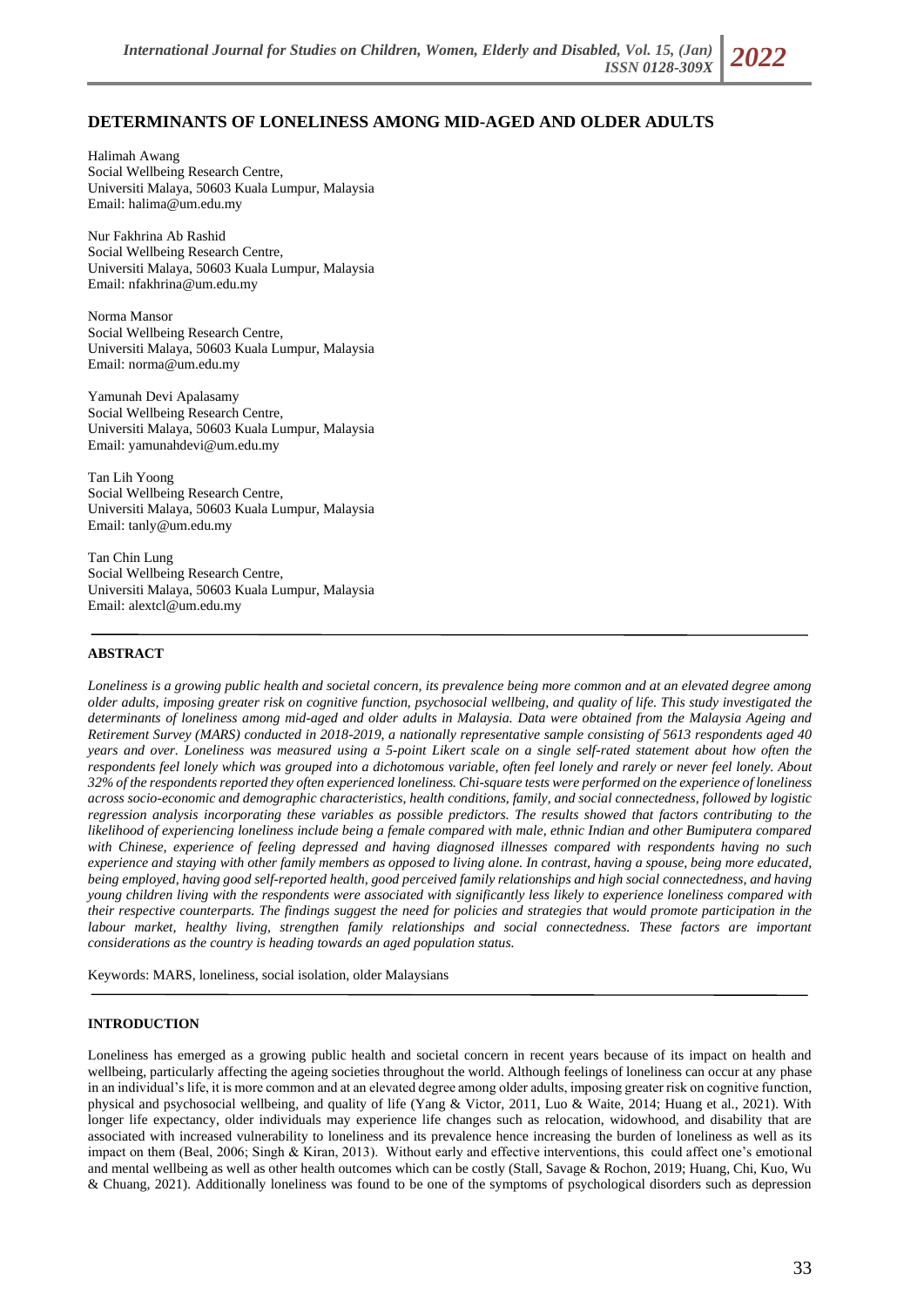(Cacioppo, Fowler & Christakis, 2019) and that loneliness and social isolation have been cited as risk factors for all-cause morbidity and mortality (Fakoya, McCorry & Donnelly, 2020; Stall, Savage & Rochon, 2019; Luo & Waite, 2014).

There are variations as to what constitutes loneliness in the literature. De Jong-Gierveld (1987) defined loneliness as a state in which a person experiences an unpleasant or short of certain social relationships. Loneliness has also been conceptualized as differences that exist between the desired social contact and the actual counterpart. It is also the way how people define their experiences in the situation of lacking interaction with people and being alone or isolated (Weiss & Bowlby, 1973; Ernst & Cacioppo, 1999; Poscia et al., 2018; Russell, Peplau & Cutrona, 1980; The University of York Centre for Reviews and Dissemination, 2014). Subsequently Stall, Savage & Rochon (2019) described loneliness as an emotional state of perceived social isolation having impacts on three major dimensions namely affect, cognition and behaviour. Affect refers to feelings of desperation, boredom and self-deprecation while cognition consists of negative attitudes toward self and others, and a sense of hopelessness and futility. In contrast, behaviour relates to being self-absorbed, socially ineffective and passive (Heinrich & Gullone, 2006). As cited by Fakoya, McCorry & Donnelly (2020) and Huang et al. (2021), loneliness constitutes social and emotional loneliness in which the former refers to a subjective negative feeling associated with a perceived lack of a wider social network and the latter is about the absence of a specific desired companion. Hence loneliness is often used interchangeably with social isolation although the two terms are quite distinct but interrelated through a common component of social loneliness.

Numerous studies have been conducted on the determining factors of loneliness, more so involving older persons. Generally, the factors can be classified into situational and internal factors with the former encompasses when a person is physically isolated, dwelling in a new place, divorced, or widowed while the latter refers to an individual's internal self (Sbarra, 2015) while De Jong Gierveld, Keating & Fast (2015) expanded the determinants of loneliness into four pillars consisting of personal characteristics, deprived living conditions, social network or social engagement, and satisfaction with network contact. Socio-demographic characteristics which include gender, age, health, marital status, place of residence, ethnicity, employment, income status, and educational attainment were found to contribute to feelings of loneliness during late life (Rahman, Rahman & Rahman, 2019; De Jong Gierveld, Keating & Fast, 2015; Niedzwiedz et al., 2016; Dahlberg, Andersson, McKee, & Lennartsson, 2014) and that loneliness is more common among females than males (Aartsen & Jylha, 2011; Beal, 2006; Singh & Kiran, 2013). Widowed, divorced, separated, and a never-married person is more likely to experience loneliness when they grow older (Rahman, Rahman & Rahman, 2019; De Jong Gierveld, Keating & Fast, 2015). Older people are more likely to experience a higher degree of loneliness as they age further due to the fact that ageing adversely indicates deprivation in health conditions and physical abilities (Rahman, Rahman & Rahman, 2019; De Jong Gierveld, Keating & Fast, 2015; Lennartsson & Lundberg, 2006; Schön & Parker, 2008; Penning, Liu & Chou, 2014).

Social capital is a crucial element in ensuring the quality of life and wellbeing of older people (Litwin, 2010; Pinquart & Sorensen, 2001). Studies have posited that older people who are socially active are more likely to have good mental wellbeing (Bowling, 1994; Schwartz & Litwin, 2017). Determinants of social capital include social network strength or frequency of participation in social activities (Milligan et al., 2015). Bosma, Jansen, Schefman, Hajema, & Feron (2015) echoed that older people who have less participation in social activities are more likely to experience loneliness. Social support received by older adults has been found to influence the wellbeing of older people (Bowling, 1994). Social support comprises living arrangement, perceived family relationships, monetary support, and social connectedness. Rahman, Rahman & Rahman (2019) and Huang et al. (2021) highlighted that older people living alone are more likely to feel lonely while De Jong Gierveld et al. (2015) narrated that having close relatives and friends reduces the risk of loneliness. Subsequently, a scoping review was conducted by Fakoya, McCorry & Donnelly (2020) to describe the range of interventions in terms of intervention conceptualisation, categorisation, and components, to reduce loneliness and social isolation among older adults.

Malaysia too is heading towards an aged population status. The population aged 60 and older accounted for 11.1% of the total population in 2020 and projected to increase to 19.2% by 2040 (Department of Statistics Malaysia). The increasing number of older persons and recognizing that loneliness is becoming a major psychosocial issue during old age because of its detrimental impact on various aspects of health, wellbeing, and quality of life have generated interests to research on this important topic (Syed Elias, 2018; Teh, Tey & Ng, 2014; Abolfathi Momtaz, Hamid & Ibrahim, 2013; Hussein, Ismail & Bakar, 2021; Aung, Nurumal & Wan Bukhari, 2017). For example, Syed Elias (2018) and Aung, Nurumal and Wan Bukhari (2017) examined the prevalence of loneliness, anxiety and depression among older adults living in a long-term care facility and nursing home, respectively, while a study by Hussein, Ismail and Bakar (2021) focused on loneliness and health outcomes among older adults in one communitydwelling. Except for Teh, Tey and Ng (2014), all these studies were conducted on a small scale involving a specific locality or community. Using 2004 Malaysian Population and Family Survey data, Teh, Tey & Ng (2014) found that more than 50% of the respondents (53.4%) experienced loneliness and that ethnicity has a significant influence on the level of loneliness among the older cohort. While the sample in their study consisted of older adults aged 60 and over, it was restricted to those with children only. It is the interest of this paper to examine the prevalence of loneliness and its determining factors using a more recent nationally representative data that could provide a deeper insight on this important concern as the country has been experiencing a shift in its major population age structure.

# **DATA AND METHOD**

Data were drawn from the Malaysia Ageing and Retirement Survey (MARS) conducted in 2018-2019. MARS is a nationally representative sample consisting of 5613 respondents aged 40 years and over with a response rate of 84%. Sample selection was done by the Department of Statistics Malaysia (DOSM) based on the 2010 Population and Housing Census sampling frame with urban/rural stratification in both Peninsular and East Malaysia. Data collection was carried out using face-to-face Computer Assisted Personal Interview (CAPI) by trained enumerators in four different languages namely Malay, English, Mandarin and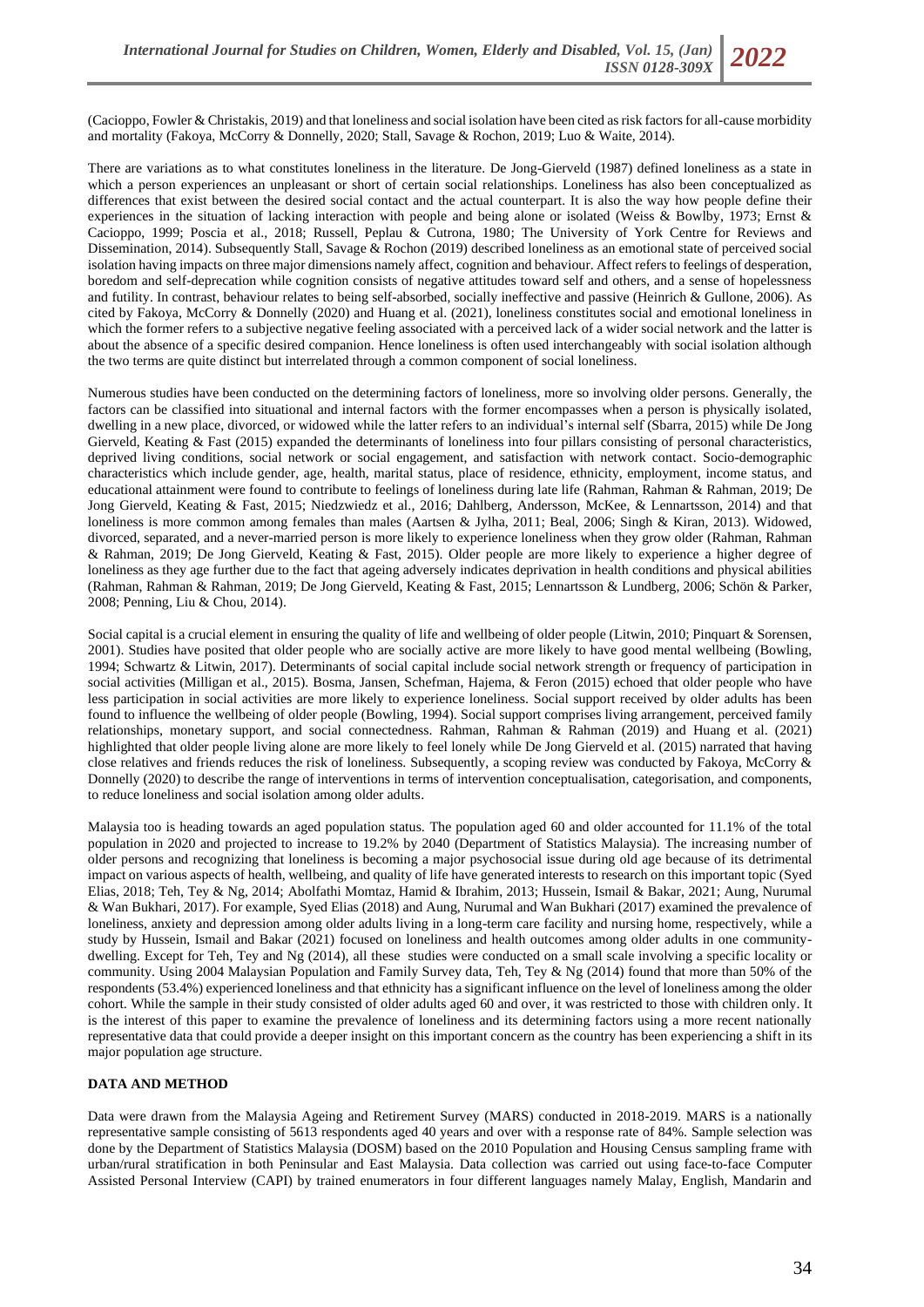The variable of interest was loneliness measured using a 5-point Likert scale on a single self-rated question "How often did you experience loneliness?". The responses consisted of 1=Never, 2=Rarely, 3=Sometimes, 4=Often, and 5=Always. The responses were then re-grouped into two with 1=Never/Rarely, and 2= Sometime/Often/Always converting loneliness into a dichotomous variable, 'Did not experience loneliness' if the respondents answered '1=Never/Rarely' and 'Experienced Loneliness' if the response was '2=Sometimes/Often/Always'. The single measurement of loneliness was also used by Huang et al. (2021) to analyse data from the Taiwan Longitudinal Survey on Aging (TLSA). The advantage of using a single self-rated question is in terms of simplicity, ease of understanding and age-friendly. The data set contained demographic and socio-economic variables, health related variables, family support and social connectedness. Except for social connectedness, all the variables were either dichotomous or categorical.

The demographic and socio-economic variables consisted of Gender (Male, Female); Age (40-49, 50-59, 60-69, 70 and older); Ethnicity (Chinese, Malay, Indian, Indigenous Sabah and Sarawak); Place of residence (Rural, Urban); Marital status (With spouse, Without spouse); Employment status (Currently working, Not working); Income status (Receive income, No income). Healthrelated variables comprised of self-rated health status (Poor, Moderate, Good); Diagnosed with illnesses (Yes, No); Limitation in activities of daily living (ADL) and instrumental activities of daily living (IADL) (Yes, No). Family support variables included living arrangement (Live alone, Live with family, Live with spouse only); Staying with children (Yes, No); Perceived strong family relationship (Agree, Disagree).

Social connectedness was measured as a single score using a 5-point Likert scale on how often respondents feel with respect to the following 6 items: (1) In tune and get along well with people around them (2) There are people they can talk to and share feelings (3) There are people they can turn to for help (4) There are people who really understand them (5) There are people they are close to, and (6) They are part of a group of friends/community. The scale ranges from 1=Never, 2=Rarely, 3=Sometimes, 4=Often and 5=Always which gives a possible score of 6 to 30. The measurement was generated using factor analysis which yielded good reliability and consistency with a Cronbach's Alpha of 0.85.

Univariate analysis was first performed to obtain the prevalence of loneliness for the overall sample followed by bivariate analysis using Chi-square test for categorical variables to examine the prevalence of loneliness across the subgroups of the sample while independent sample t-test for testing the mean social connectedness score between the two categories of loneliness. Subsequently, binary logistic regression was performed on loneliness as the dependent variable and incorporating all other variables as predictors. The analysis generated odds ratios (OR) and 95% confidence intervals for predicting the likelihood of experiencing loneliness and Hosmer and Lemeshow (HL) was used to examine the goodness of fit of the model. The analysis was carried out using SPSS version 25.

# **RESULTS**

The descriptive statistics are presented in Table 1. The proportion of respondents who experienced loneliness was 32.4%. The sample consisted of slightly more females (55.8%) than males and quite evenly distributed across age groups except for the oldest age which accounted for 14%. More than half of the respondents were Malay (57.4%) followed by Indigenous Sabah & Sarawak (22.9%), Chinese (11.4%) and Indian (8.3%). Majority (61.5%) lived in urban areas and slightly more than three-quarters (77.6%) of the respondents reported having a spouse. Nearly half of the respondents had completed secondary education (48.2%), followed by primary school (29.5%). Those with tertiary education and no schooling accounted for 10% and 12%, respectively. While majority of the respondents were currently not working (64.3%), 60% of them reported they had received some form of income or payment.

In terms of health, slightly more than half of the respondents rated themselves in good health (51.1%), followed by moderate health (36.8%). While about 91% of the respondents reported that they never felt depressed, 58% had been diagnosed with illnesses by medical experts. Respondents having limitations in activities of daily living (ADL) and instrumental activities of daily living (iADL) accounted for 10.7% and 40.5% respectively. A high proportion of the respondents were living with their family (84.2%), 11.6% were living with spouse only and the remaining 4.2% were living alone. Nearly two-thirds of the respondents reported living together with their children and more than 90% agreed that they have a strong family relationship. Social connectedness had a mean score of 23.91 out of maximum 30.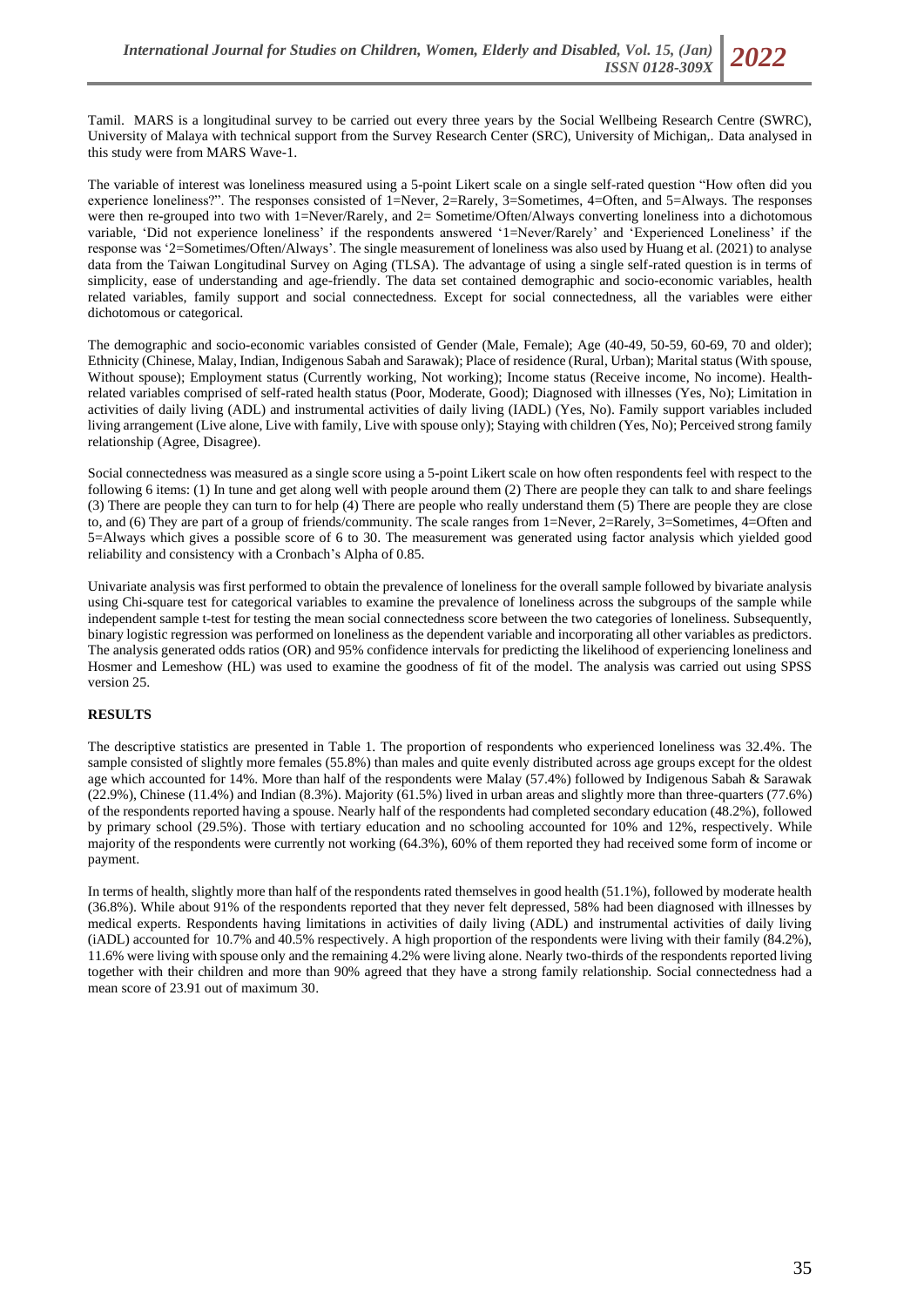| Variables (n=5613)                   | Percentage   |
|--------------------------------------|--------------|
| <b>Loneliness</b>                    |              |
| Not lonely                           | 67.6         |
| Lonely                               | 32.4         |
| Gender                               |              |
| Male                                 | 44.2         |
| Female                               | 55.8         |
| Age                                  |              |
| 40-49                                | 27.7         |
| 50-59                                | 32.5         |
| 60-69                                | 25.7         |
| 70 and above                         | 14.0         |
| <b>Ethnicity</b>                     |              |
| Chinese                              | 11.4         |
| Malay                                | 57.4         |
| Indian                               | 8.3          |
| Indigenous Sabah & Sarawak           | 22.9         |
| Place of residence                   |              |
| Rural                                | 38.5         |
| Urban                                | 61.5         |
| <b>Marital status</b>                |              |
| Without spouse                       | 22.4         |
| With spouse                          | 77.6         |
| <b>Educational level</b>             |              |
| No schooling                         | 11.9         |
| Primary                              | 29.5         |
| Secondary                            | 48.2         |
| Tertiary                             | 10.4         |
| <b>Currently working</b>             |              |
| $\rm No$                             | 64.3         |
| Yes                                  | 35.7         |
| Received any income                  |              |
| N <sub>o</sub>                       | 39.9         |
| Yes                                  | 60.1         |
| Self-rated health status             |              |
| Poor                                 | 12.2         |
| Moderate<br>Good                     | 36.8<br>51.1 |
| <b>Feeling depressed</b>             |              |
| N <sub>o</sub>                       | 90.6         |
| Yes                                  | 9.4          |
| <b>Diagnosed with illnesses</b>      |              |
| N <sub>o</sub>                       | 42.2         |
| Yes                                  | 57.8         |
| <b>Limitation in ADL</b>             |              |
| No                                   | 89.3         |
| Yes                                  | 10.7         |
| Limitation in iADL                   |              |
| N <sub>0</sub>                       | 59.5         |
| Yes                                  | 40.5         |
| Living arrangement                   |              |
| Live alone                           | 4.2          |
| Live with family                     | 84.2         |
| Live with spouse only                | 11.6         |
| Your children staying with you       |              |
| No                                   | 37.3         |
| Yes                                  | 62.7         |
| Perceived strong family relationship |              |
| Disagree                             | 6.5          |
| Agree                                | 93.5         |
|                                      |              |
| Social connectedness (mean score)    | 23.91        |

# **Table 1: Description statistics of MARS sample**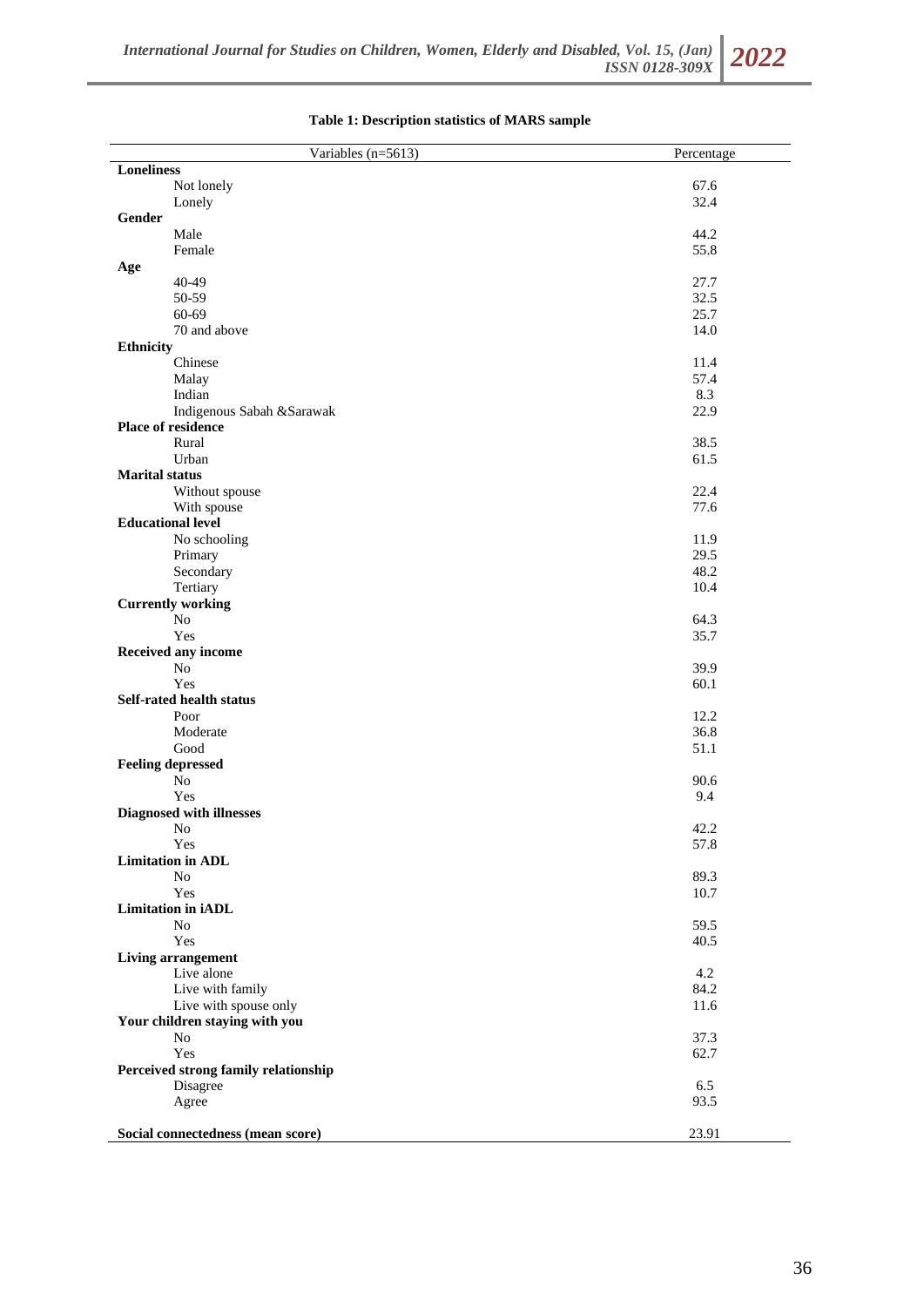Prevalence of loneliness across the subgroups of the sample is shown in Table 2. The proportion of lonely female respondents was significantly higher than male (37.1% & 26.4%, respectively). The proportion of respondents who experienced loneliness increased with age from 27% among respondents aged 40-49 to 45% among those aged 70 and over. Across ethnicity, Indian respondents registered the highest proportion of loneliness (45.1%) followed by the Indigenous Sabah and Sarawak (34.3%). However, there was no difference in the prevalence of loneliness between Malay and Chinese respondents (30%). A significantly higher proportion of rural respondents admitted they experienced loneliness compared to urban respondents (34.4% vs 31.2%). Prevalence of loneliness was significantly lower among respondents with spouse (27.0%) than respondents without spouse (51%) and decreased significantly with increasing level of education. Respondents who were currently working and those receiving income registered significantly lower proportion of loneliness than their respective counterparts.

The proportion of respondents with experience of loneliness among those in good health was half of those in poor health (26.2% vs 52.8%). Similarly, a significantly higher prevalence of loneliness among respondents who felt depressed (69.6%), with diagnosed illnesses (36.6%) those having limitations in ADL (48.0%) and iADL (38.1%) compared to their respective counterparts. While there was no significant difference in the prevalence of loneliness across living arrangements, its prevalence was significantly lower among respondents who were co-residing with children and having a good relationship with the family compared to those who were not. As for social connectedness, the result indicates that respondents who were not lonely tended to have higher social connectedness score compared to those experienced loneliness.

| Test statistics<br>72.040***<br><b>Gender</b><br>Male<br>73.6<br>26.4<br>62.9<br>37.1<br>Female<br>75.928***<br>Age<br>40-49<br>73.0<br>27.0<br>50-59<br>69.2<br>30.8<br>$60 - 69$<br>66.3<br>33.7<br>70 and above<br>55.5<br>44.5<br>45.740***<br><b>Ethnicity</b><br>Chinese<br>70.0<br>30.0<br>70.1<br>29.9<br>Malay<br>Indian<br>54.9<br>45.1<br>Indigenous Sabah & Sarawak<br>65.7<br>34.3<br><b>Place of residence</b><br>6.049***<br>Rural<br>65.6<br>34.4<br>Urban<br>68.8<br>31.2<br><b>Marital status</b><br>255.583***<br>49.0<br>51.0<br>Without spouse<br>73.0<br>27.0<br>With spouse<br><b>Educational level</b><br>164.137***<br>51.5<br>48.5<br>No schooling<br>62.3<br>37.7<br>Primary<br>Secondary<br>72.3<br>27.7<br>Tertiary<br>79.3<br>20.7<br><b>Currently employed</b><br>96.925***<br>N <sub>o</sub><br>63.0<br>37.0<br>Yes<br>75.9<br>24.1<br>8.352***<br>Received any income or payment<br>No<br>65.4<br>34.6<br>Yes<br>69.1<br>30.9<br><b>Self-rated health status</b><br>182.568***<br>47.2<br>52.8<br>Poor<br>65.7<br>34.3<br>Moderate<br>Good<br>73.8<br>26.2 |
|---------------------------------------------------------------------------------------------------------------------------------------------------------------------------------------------------------------------------------------------------------------------------------------------------------------------------------------------------------------------------------------------------------------------------------------------------------------------------------------------------------------------------------------------------------------------------------------------------------------------------------------------------------------------------------------------------------------------------------------------------------------------------------------------------------------------------------------------------------------------------------------------------------------------------------------------------------------------------------------------------------------------------------------------------------------------------------------------|
|                                                                                                                                                                                                                                                                                                                                                                                                                                                                                                                                                                                                                                                                                                                                                                                                                                                                                                                                                                                                                                                                                             |
|                                                                                                                                                                                                                                                                                                                                                                                                                                                                                                                                                                                                                                                                                                                                                                                                                                                                                                                                                                                                                                                                                             |
|                                                                                                                                                                                                                                                                                                                                                                                                                                                                                                                                                                                                                                                                                                                                                                                                                                                                                                                                                                                                                                                                                             |
|                                                                                                                                                                                                                                                                                                                                                                                                                                                                                                                                                                                                                                                                                                                                                                                                                                                                                                                                                                                                                                                                                             |
|                                                                                                                                                                                                                                                                                                                                                                                                                                                                                                                                                                                                                                                                                                                                                                                                                                                                                                                                                                                                                                                                                             |
|                                                                                                                                                                                                                                                                                                                                                                                                                                                                                                                                                                                                                                                                                                                                                                                                                                                                                                                                                                                                                                                                                             |
|                                                                                                                                                                                                                                                                                                                                                                                                                                                                                                                                                                                                                                                                                                                                                                                                                                                                                                                                                                                                                                                                                             |
|                                                                                                                                                                                                                                                                                                                                                                                                                                                                                                                                                                                                                                                                                                                                                                                                                                                                                                                                                                                                                                                                                             |
|                                                                                                                                                                                                                                                                                                                                                                                                                                                                                                                                                                                                                                                                                                                                                                                                                                                                                                                                                                                                                                                                                             |
|                                                                                                                                                                                                                                                                                                                                                                                                                                                                                                                                                                                                                                                                                                                                                                                                                                                                                                                                                                                                                                                                                             |
|                                                                                                                                                                                                                                                                                                                                                                                                                                                                                                                                                                                                                                                                                                                                                                                                                                                                                                                                                                                                                                                                                             |
|                                                                                                                                                                                                                                                                                                                                                                                                                                                                                                                                                                                                                                                                                                                                                                                                                                                                                                                                                                                                                                                                                             |
|                                                                                                                                                                                                                                                                                                                                                                                                                                                                                                                                                                                                                                                                                                                                                                                                                                                                                                                                                                                                                                                                                             |
|                                                                                                                                                                                                                                                                                                                                                                                                                                                                                                                                                                                                                                                                                                                                                                                                                                                                                                                                                                                                                                                                                             |
|                                                                                                                                                                                                                                                                                                                                                                                                                                                                                                                                                                                                                                                                                                                                                                                                                                                                                                                                                                                                                                                                                             |
|                                                                                                                                                                                                                                                                                                                                                                                                                                                                                                                                                                                                                                                                                                                                                                                                                                                                                                                                                                                                                                                                                             |
|                                                                                                                                                                                                                                                                                                                                                                                                                                                                                                                                                                                                                                                                                                                                                                                                                                                                                                                                                                                                                                                                                             |
|                                                                                                                                                                                                                                                                                                                                                                                                                                                                                                                                                                                                                                                                                                                                                                                                                                                                                                                                                                                                                                                                                             |
|                                                                                                                                                                                                                                                                                                                                                                                                                                                                                                                                                                                                                                                                                                                                                                                                                                                                                                                                                                                                                                                                                             |
|                                                                                                                                                                                                                                                                                                                                                                                                                                                                                                                                                                                                                                                                                                                                                                                                                                                                                                                                                                                                                                                                                             |
|                                                                                                                                                                                                                                                                                                                                                                                                                                                                                                                                                                                                                                                                                                                                                                                                                                                                                                                                                                                                                                                                                             |
|                                                                                                                                                                                                                                                                                                                                                                                                                                                                                                                                                                                                                                                                                                                                                                                                                                                                                                                                                                                                                                                                                             |
|                                                                                                                                                                                                                                                                                                                                                                                                                                                                                                                                                                                                                                                                                                                                                                                                                                                                                                                                                                                                                                                                                             |
|                                                                                                                                                                                                                                                                                                                                                                                                                                                                                                                                                                                                                                                                                                                                                                                                                                                                                                                                                                                                                                                                                             |
|                                                                                                                                                                                                                                                                                                                                                                                                                                                                                                                                                                                                                                                                                                                                                                                                                                                                                                                                                                                                                                                                                             |
|                                                                                                                                                                                                                                                                                                                                                                                                                                                                                                                                                                                                                                                                                                                                                                                                                                                                                                                                                                                                                                                                                             |
|                                                                                                                                                                                                                                                                                                                                                                                                                                                                                                                                                                                                                                                                                                                                                                                                                                                                                                                                                                                                                                                                                             |
|                                                                                                                                                                                                                                                                                                                                                                                                                                                                                                                                                                                                                                                                                                                                                                                                                                                                                                                                                                                                                                                                                             |
|                                                                                                                                                                                                                                                                                                                                                                                                                                                                                                                                                                                                                                                                                                                                                                                                                                                                                                                                                                                                                                                                                             |
|                                                                                                                                                                                                                                                                                                                                                                                                                                                                                                                                                                                                                                                                                                                                                                                                                                                                                                                                                                                                                                                                                             |
|                                                                                                                                                                                                                                                                                                                                                                                                                                                                                                                                                                                                                                                                                                                                                                                                                                                                                                                                                                                                                                                                                             |
|                                                                                                                                                                                                                                                                                                                                                                                                                                                                                                                                                                                                                                                                                                                                                                                                                                                                                                                                                                                                                                                                                             |
|                                                                                                                                                                                                                                                                                                                                                                                                                                                                                                                                                                                                                                                                                                                                                                                                                                                                                                                                                                                                                                                                                             |
| <b>Feeling depressed</b><br>368.165***                                                                                                                                                                                                                                                                                                                                                                                                                                                                                                                                                                                                                                                                                                                                                                                                                                                                                                                                                                                                                                                      |
| No<br>71.5<br>28.5                                                                                                                                                                                                                                                                                                                                                                                                                                                                                                                                                                                                                                                                                                                                                                                                                                                                                                                                                                                                                                                                          |
| Yes<br>30.4<br>69.6                                                                                                                                                                                                                                                                                                                                                                                                                                                                                                                                                                                                                                                                                                                                                                                                                                                                                                                                                                                                                                                                         |
| <b>Diagnosed with illnesses</b><br>61.827***                                                                                                                                                                                                                                                                                                                                                                                                                                                                                                                                                                                                                                                                                                                                                                                                                                                                                                                                                                                                                                                |
| No<br>73.4<br>26.6                                                                                                                                                                                                                                                                                                                                                                                                                                                                                                                                                                                                                                                                                                                                                                                                                                                                                                                                                                                                                                                                          |
| 63.4<br>Yes<br>36.6                                                                                                                                                                                                                                                                                                                                                                                                                                                                                                                                                                                                                                                                                                                                                                                                                                                                                                                                                                                                                                                                         |
| <b>Limitation</b> in ADL<br>74.189***                                                                                                                                                                                                                                                                                                                                                                                                                                                                                                                                                                                                                                                                                                                                                                                                                                                                                                                                                                                                                                                       |
| N <sub>o</sub><br>69.5<br>30.5                                                                                                                                                                                                                                                                                                                                                                                                                                                                                                                                                                                                                                                                                                                                                                                                                                                                                                                                                                                                                                                              |
| 52.0<br>Yes<br>48.0                                                                                                                                                                                                                                                                                                                                                                                                                                                                                                                                                                                                                                                                                                                                                                                                                                                                                                                                                                                                                                                                         |
| <b>Limitation in IADL</b><br>57.665***                                                                                                                                                                                                                                                                                                                                                                                                                                                                                                                                                                                                                                                                                                                                                                                                                                                                                                                                                                                                                                                      |
| N <sub>0</sub><br>71.5<br>28.5                                                                                                                                                                                                                                                                                                                                                                                                                                                                                                                                                                                                                                                                                                                                                                                                                                                                                                                                                                                                                                                              |
| 61.9<br>38.1<br>Yes                                                                                                                                                                                                                                                                                                                                                                                                                                                                                                                                                                                                                                                                                                                                                                                                                                                                                                                                                                                                                                                                         |

#### **Table 2: Prevalence of loneliness across subgroups of the sample respondents**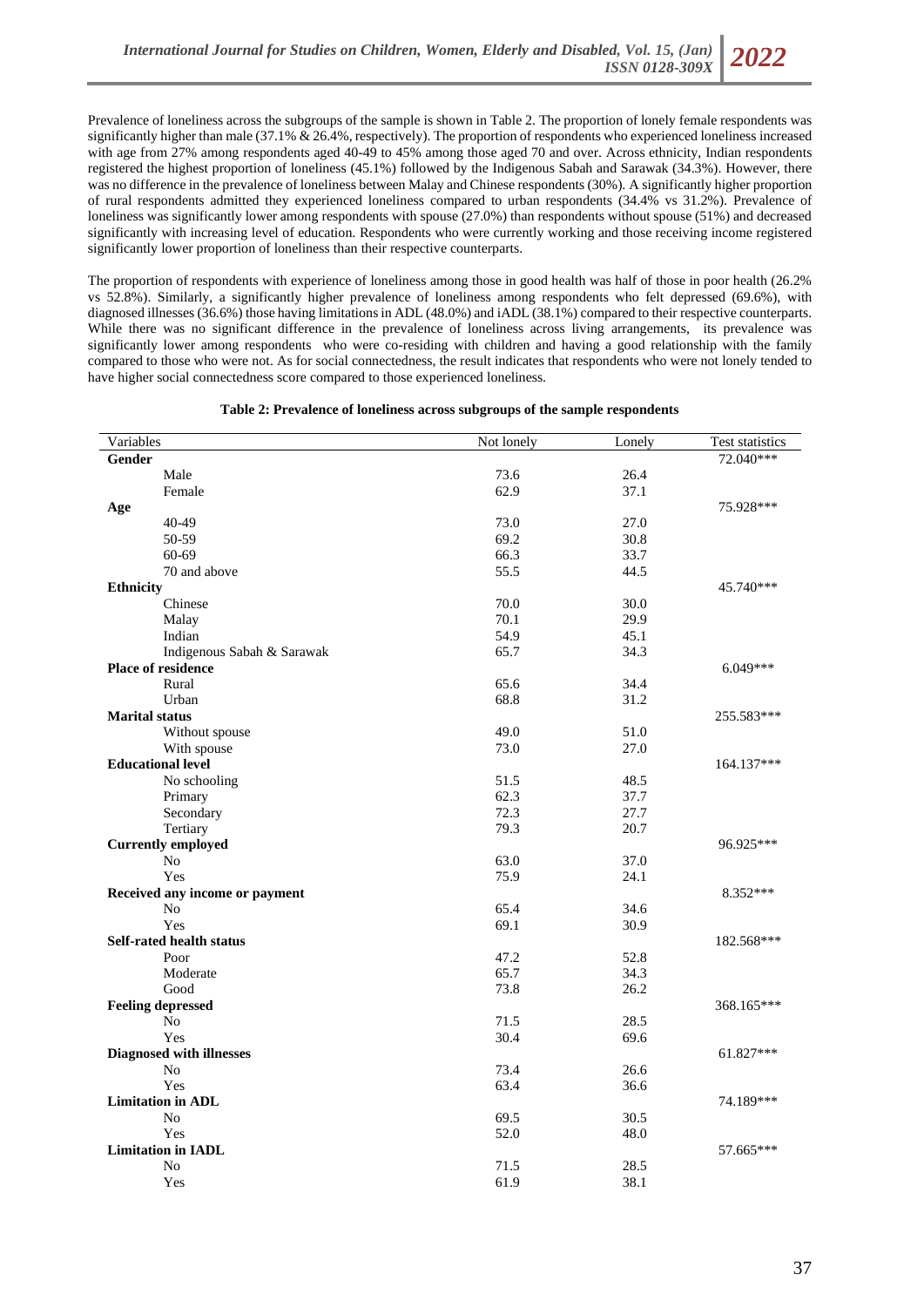*International Journal for Studies on Children, Women, Elderly and Disabled, Vol. 15, (Jan) ISSN 0128-309X* 

| Living arrangements                                                   |                  |                    | 0.490      |  |  |
|-----------------------------------------------------------------------|------------------|--------------------|------------|--|--|
| Stay alone                                                            | 69.6             | 30.4               |            |  |  |
| Stay with family                                                      | 67.5             | 32.5               |            |  |  |
| Stay with spouse only                                                 | 67.2             | 32.8               |            |  |  |
| Your children staying with you                                        |                  |                    | 81.259***  |  |  |
| No.                                                                   | 60.8             | 39.2               |            |  |  |
| Yes                                                                   | 72.8             | 27.2               |            |  |  |
| Perceived strong family relationship                                  |                  |                    | 113.659*** |  |  |
| No                                                                    | 42.2             | 57.8               |            |  |  |
| Yes                                                                   | 69.4             | 30.6               |            |  |  |
| Social connectedness (mean score)                                     | 24.46 (SE=0.076) | $22.77$ (SE=0.119) | 11.929***  |  |  |
| Notes:                                                                |                  |                    |            |  |  |
| Chi-squared test/independent sample t-test significance: *** $p<0.05$ |                  |                    |            |  |  |

Two binary logistic models on the experience of loneliness were performed and the results are presented for both the full and reduced models (Table 3). The full model incorporated all the independent variables while the reduced model included only the significant variables in the full model except age. The result described here is based on the reduced model which suggests that females were 1.285 times [95% CI: 1.105-1.494] more likely to experience loneliness than males and that Indian and Indigenous Sabah and Sarawak were more likely to experience loneliness than Chinese with odds ratio 1.384 and 1.340, respectively. The result also indicates that, urban respondents were 0.868 times (95% CI: 0.750-1.005) less likely to experience loneliness compared to those in the rural areas, respondents with spouse were less likely to feel lonely than those without spouse (OR: 0.464, 95% CI: 0.390-0.551), respondents with secondary and post-education were 0.799 times and 0.698, respectively, less likely to experience loneliness than those with no schooling, and working respondents were 0.787 times (95% CI: 0.667-0.929) less likely to be lonely

than those who were not working.

Significant health related variables include self-rated health, feeling depressed and having diagnosed illness. Respondents rated themselves in moderate and good health were less likely to feel lonely than those in poor health (odds ratio 0.627 & 0.528, respectively). In contrast, feeling depressed and having diagnosed illness significantly elevated the risk of feeling lonely (odds ratio 4.132 & 1.176, respectively). In terms of family support, the result shows that respondents who lived with family were 1.350 times more likely to experience loneliness compared to those who lived alone while living with children (OR: 0.752, 95% CI: 0.647-0.874) and having a strong family relationship significantly reduced the odds of feeling lonely (odds ratio 0.752 & 0.624, respectively). The result also indicates the significance of social connectedness where respondents who had high social connectedness score were 0.947 times less likely to experience loneliness.

| Variables                                    | Full model        | Reduced model     |
|----------------------------------------------|-------------------|-------------------|
| Gender:                                      |                   |                   |
| Male (reference category)                    |                   |                   |
| Female                                       | $1.259***$        | 1.285***          |
|                                              | $[1.077 - 1.470]$ | $[1.105 - 1.494]$ |
| Age:                                         |                   |                   |
| 40-49 (reference category)                   |                   |                   |
| 50-59                                        | 1.027             | 1.034             |
|                                              | $[0.856 - 1.234]$ | $[0.862 - 1.242]$ |
| $60 - 69$                                    | 0.887             | 0.890             |
|                                              | $[0.712 - 1.104]$ | $[0.716 - 1.108]$ |
| 70 and above                                 | 0.898             | 0.923             |
|                                              | $[0.684 - 1.180]$ | $[0.704 - 1.210]$ |
| <b>Ethnicity:</b>                            |                   |                   |
| Chinese (reference category)                 | 1.110             | 1.116             |
| Malay                                        | $[0.882 - 1.398]$ | $[0.887 - 1.403]$ |
| Indian                                       | $1.366***$        | $1.384***$        |
|                                              | $[1.004 - 1.858]$ | $[1.019 - 1.881]$ |
|                                              | $1.345***$        | $1.340***$        |
| Indigenous                                   | $[1.033 - 1.753]$ | $[1.029 - 1.746]$ |
| <b>Place of residence:</b>                   |                   |                   |
| Rural (reference category)                   |                   |                   |
| Urban                                        | $0.864**$         | $0.868**$         |
|                                              | $[0.746 - 1.001]$ | $[0.750 - 1.005]$ |
| <b>Marital status:</b>                       |                   |                   |
| Without spouse ( <i>reference category</i> ) |                   |                   |
|                                              | $0.461***$        | $0.464***$        |
| With spouse                                  | $[0.387 - 0.550]$ | $[0.390 - 0.551]$ |
| <b>Educational level:</b>                    |                   |                   |
| No schooling (reference category)            |                   |                   |

## **Table 3: Logistic regression model on the likelihood of experiencing loneliness**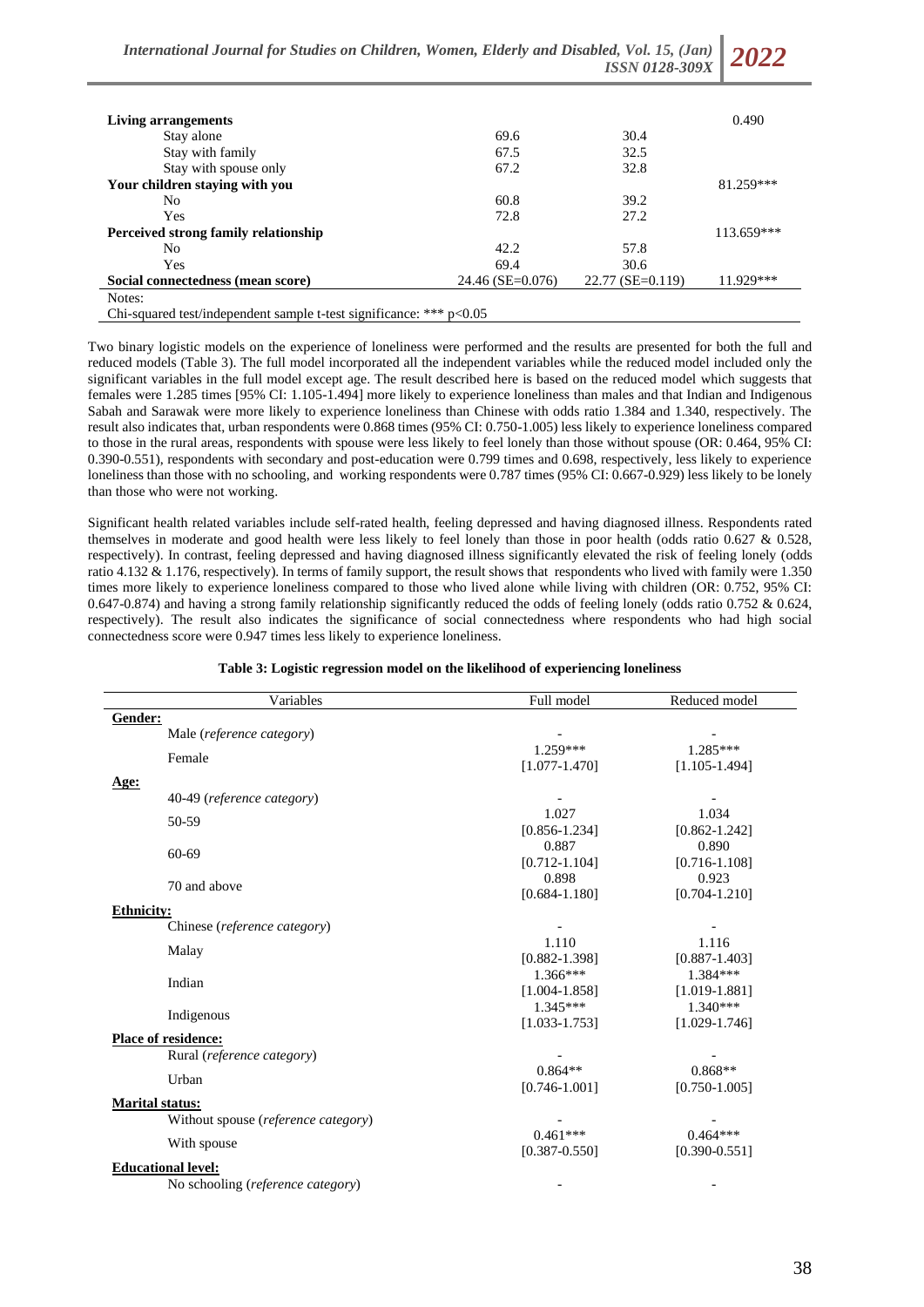| $[0.714 - 1.112]$<br>$0.809**$<br>$0.799**$<br>Secondary<br>$[0.634 - 1.007]$<br>$[0.641 - 1.022]$<br>$0.698***$<br>$0.718***$<br>Tertiary<br>$[0.520 - 0.992]$<br>$[0.507 - 0.962]$<br><b>Currently employed:</b><br>No (reference category)<br>$0.810***$<br>$0.787***$<br>Yes<br>$[0.682 - 0.962]$<br>$[0.667 - 0.929]$<br>Received any income or payment:<br>No (reference category)<br>0.970<br>Yes<br>$[0.839 - 1.122]$<br><b>Self-rated health status:</b><br>Poor (reference category)<br>$0.650***$<br>$0.627***$<br>Moderate<br>$[0.526 - 0.804]$<br>$[0.509 - 0.774]$<br>Good<br>$0.552***$<br>$0.528***$<br>$[0.442 - 0.689]$<br>$[0.425 - 0.656]$<br><b>Feeling depressed:</b><br>No (reference category)<br>$\overline{\phantom{a}}$<br>$4.075***$<br>$4.132***$<br>Yes<br>$[3.246 - 5.114]$<br>$[3.295 - 5.181]$<br>Diagnosed with illnesses:<br>No (reference category)<br>$\overline{\phantom{a}}$<br>$1.165***$<br>$1.176***$<br>Yes<br>$[1.006 - 1.348]$<br>$[1.017 - 1.361]$<br><b>Limitation in ADLs:</b><br>No (reference category)<br>Yes<br>1.163<br>$[0.944 - 1.435]$<br><b>Limitation in IADLs:</b><br>No (reference category)<br>1.097<br>Yes<br>$[0.950 - 1.266]$<br><b>Living arrangement:</b><br>Live alone (reference category)<br>$1.345**$<br>$1.350**$<br>Live with family<br>$[0.964 - 1.890]$<br>$[0.961 - 1.883]$<br>1.299<br>Live with spouse only<br>1.304<br>$[0.891 - 1.910]$<br>$[0.887 - 1.902]$<br><u>Your children staying with you:</u><br>No (reference category)<br>$\overline{\phantom{a}}$<br>$\overline{\phantom{a}}$<br>$0.751***$<br>$0.752***$<br>Yes<br>$[0.646 - 0.873]$<br>$[0.647 - 0.874]$<br>Perceived strong family relationship:<br>Disagree (reference category)<br>$0.626***$<br>$0.624***$<br>Agree<br>$[0.476 - 0.822]$<br>$[0.475 - 0.820]$<br>$0.947***$<br>$0.947***$<br><b>Social connectedness</b><br>$[0.934 - 0.961]$<br>$[0.934 - 0.960]$ | Primary                           | 0.891 | 0.886             |
|---------------------------------------------------------------------------------------------------------------------------------------------------------------------------------------------------------------------------------------------------------------------------------------------------------------------------------------------------------------------------------------------------------------------------------------------------------------------------------------------------------------------------------------------------------------------------------------------------------------------------------------------------------------------------------------------------------------------------------------------------------------------------------------------------------------------------------------------------------------------------------------------------------------------------------------------------------------------------------------------------------------------------------------------------------------------------------------------------------------------------------------------------------------------------------------------------------------------------------------------------------------------------------------------------------------------------------------------------------------------------------------------------------------------------------------------------------------------------------------------------------------------------------------------------------------------------------------------------------------------------------------------------------------------------------------------------------------------------------------------------------------------------------------------------------------------------------------------------------------------------------------------------------------------|-----------------------------------|-------|-------------------|
|                                                                                                                                                                                                                                                                                                                                                                                                                                                                                                                                                                                                                                                                                                                                                                                                                                                                                                                                                                                                                                                                                                                                                                                                                                                                                                                                                                                                                                                                                                                                                                                                                                                                                                                                                                                                                                                                                                                     |                                   |       | $[0.711 - 1.104]$ |
|                                                                                                                                                                                                                                                                                                                                                                                                                                                                                                                                                                                                                                                                                                                                                                                                                                                                                                                                                                                                                                                                                                                                                                                                                                                                                                                                                                                                                                                                                                                                                                                                                                                                                                                                                                                                                                                                                                                     |                                   |       |                   |
|                                                                                                                                                                                                                                                                                                                                                                                                                                                                                                                                                                                                                                                                                                                                                                                                                                                                                                                                                                                                                                                                                                                                                                                                                                                                                                                                                                                                                                                                                                                                                                                                                                                                                                                                                                                                                                                                                                                     |                                   |       |                   |
|                                                                                                                                                                                                                                                                                                                                                                                                                                                                                                                                                                                                                                                                                                                                                                                                                                                                                                                                                                                                                                                                                                                                                                                                                                                                                                                                                                                                                                                                                                                                                                                                                                                                                                                                                                                                                                                                                                                     |                                   |       |                   |
|                                                                                                                                                                                                                                                                                                                                                                                                                                                                                                                                                                                                                                                                                                                                                                                                                                                                                                                                                                                                                                                                                                                                                                                                                                                                                                                                                                                                                                                                                                                                                                                                                                                                                                                                                                                                                                                                                                                     |                                   |       |                   |
|                                                                                                                                                                                                                                                                                                                                                                                                                                                                                                                                                                                                                                                                                                                                                                                                                                                                                                                                                                                                                                                                                                                                                                                                                                                                                                                                                                                                                                                                                                                                                                                                                                                                                                                                                                                                                                                                                                                     |                                   |       |                   |
|                                                                                                                                                                                                                                                                                                                                                                                                                                                                                                                                                                                                                                                                                                                                                                                                                                                                                                                                                                                                                                                                                                                                                                                                                                                                                                                                                                                                                                                                                                                                                                                                                                                                                                                                                                                                                                                                                                                     |                                   |       |                   |
|                                                                                                                                                                                                                                                                                                                                                                                                                                                                                                                                                                                                                                                                                                                                                                                                                                                                                                                                                                                                                                                                                                                                                                                                                                                                                                                                                                                                                                                                                                                                                                                                                                                                                                                                                                                                                                                                                                                     |                                   |       |                   |
|                                                                                                                                                                                                                                                                                                                                                                                                                                                                                                                                                                                                                                                                                                                                                                                                                                                                                                                                                                                                                                                                                                                                                                                                                                                                                                                                                                                                                                                                                                                                                                                                                                                                                                                                                                                                                                                                                                                     |                                   |       |                   |
|                                                                                                                                                                                                                                                                                                                                                                                                                                                                                                                                                                                                                                                                                                                                                                                                                                                                                                                                                                                                                                                                                                                                                                                                                                                                                                                                                                                                                                                                                                                                                                                                                                                                                                                                                                                                                                                                                                                     |                                   |       |                   |
|                                                                                                                                                                                                                                                                                                                                                                                                                                                                                                                                                                                                                                                                                                                                                                                                                                                                                                                                                                                                                                                                                                                                                                                                                                                                                                                                                                                                                                                                                                                                                                                                                                                                                                                                                                                                                                                                                                                     |                                   |       |                   |
|                                                                                                                                                                                                                                                                                                                                                                                                                                                                                                                                                                                                                                                                                                                                                                                                                                                                                                                                                                                                                                                                                                                                                                                                                                                                                                                                                                                                                                                                                                                                                                                                                                                                                                                                                                                                                                                                                                                     |                                   |       |                   |
|                                                                                                                                                                                                                                                                                                                                                                                                                                                                                                                                                                                                                                                                                                                                                                                                                                                                                                                                                                                                                                                                                                                                                                                                                                                                                                                                                                                                                                                                                                                                                                                                                                                                                                                                                                                                                                                                                                                     |                                   |       |                   |
|                                                                                                                                                                                                                                                                                                                                                                                                                                                                                                                                                                                                                                                                                                                                                                                                                                                                                                                                                                                                                                                                                                                                                                                                                                                                                                                                                                                                                                                                                                                                                                                                                                                                                                                                                                                                                                                                                                                     |                                   |       |                   |
|                                                                                                                                                                                                                                                                                                                                                                                                                                                                                                                                                                                                                                                                                                                                                                                                                                                                                                                                                                                                                                                                                                                                                                                                                                                                                                                                                                                                                                                                                                                                                                                                                                                                                                                                                                                                                                                                                                                     |                                   |       |                   |
|                                                                                                                                                                                                                                                                                                                                                                                                                                                                                                                                                                                                                                                                                                                                                                                                                                                                                                                                                                                                                                                                                                                                                                                                                                                                                                                                                                                                                                                                                                                                                                                                                                                                                                                                                                                                                                                                                                                     |                                   |       |                   |
|                                                                                                                                                                                                                                                                                                                                                                                                                                                                                                                                                                                                                                                                                                                                                                                                                                                                                                                                                                                                                                                                                                                                                                                                                                                                                                                                                                                                                                                                                                                                                                                                                                                                                                                                                                                                                                                                                                                     |                                   |       |                   |
|                                                                                                                                                                                                                                                                                                                                                                                                                                                                                                                                                                                                                                                                                                                                                                                                                                                                                                                                                                                                                                                                                                                                                                                                                                                                                                                                                                                                                                                                                                                                                                                                                                                                                                                                                                                                                                                                                                                     |                                   |       |                   |
|                                                                                                                                                                                                                                                                                                                                                                                                                                                                                                                                                                                                                                                                                                                                                                                                                                                                                                                                                                                                                                                                                                                                                                                                                                                                                                                                                                                                                                                                                                                                                                                                                                                                                                                                                                                                                                                                                                                     |                                   |       |                   |
|                                                                                                                                                                                                                                                                                                                                                                                                                                                                                                                                                                                                                                                                                                                                                                                                                                                                                                                                                                                                                                                                                                                                                                                                                                                                                                                                                                                                                                                                                                                                                                                                                                                                                                                                                                                                                                                                                                                     |                                   |       |                   |
|                                                                                                                                                                                                                                                                                                                                                                                                                                                                                                                                                                                                                                                                                                                                                                                                                                                                                                                                                                                                                                                                                                                                                                                                                                                                                                                                                                                                                                                                                                                                                                                                                                                                                                                                                                                                                                                                                                                     |                                   |       |                   |
|                                                                                                                                                                                                                                                                                                                                                                                                                                                                                                                                                                                                                                                                                                                                                                                                                                                                                                                                                                                                                                                                                                                                                                                                                                                                                                                                                                                                                                                                                                                                                                                                                                                                                                                                                                                                                                                                                                                     |                                   |       |                   |
|                                                                                                                                                                                                                                                                                                                                                                                                                                                                                                                                                                                                                                                                                                                                                                                                                                                                                                                                                                                                                                                                                                                                                                                                                                                                                                                                                                                                                                                                                                                                                                                                                                                                                                                                                                                                                                                                                                                     |                                   |       |                   |
|                                                                                                                                                                                                                                                                                                                                                                                                                                                                                                                                                                                                                                                                                                                                                                                                                                                                                                                                                                                                                                                                                                                                                                                                                                                                                                                                                                                                                                                                                                                                                                                                                                                                                                                                                                                                                                                                                                                     |                                   |       |                   |
|                                                                                                                                                                                                                                                                                                                                                                                                                                                                                                                                                                                                                                                                                                                                                                                                                                                                                                                                                                                                                                                                                                                                                                                                                                                                                                                                                                                                                                                                                                                                                                                                                                                                                                                                                                                                                                                                                                                     |                                   |       |                   |
|                                                                                                                                                                                                                                                                                                                                                                                                                                                                                                                                                                                                                                                                                                                                                                                                                                                                                                                                                                                                                                                                                                                                                                                                                                                                                                                                                                                                                                                                                                                                                                                                                                                                                                                                                                                                                                                                                                                     |                                   |       |                   |
|                                                                                                                                                                                                                                                                                                                                                                                                                                                                                                                                                                                                                                                                                                                                                                                                                                                                                                                                                                                                                                                                                                                                                                                                                                                                                                                                                                                                                                                                                                                                                                                                                                                                                                                                                                                                                                                                                                                     |                                   |       |                   |
|                                                                                                                                                                                                                                                                                                                                                                                                                                                                                                                                                                                                                                                                                                                                                                                                                                                                                                                                                                                                                                                                                                                                                                                                                                                                                                                                                                                                                                                                                                                                                                                                                                                                                                                                                                                                                                                                                                                     |                                   |       |                   |
|                                                                                                                                                                                                                                                                                                                                                                                                                                                                                                                                                                                                                                                                                                                                                                                                                                                                                                                                                                                                                                                                                                                                                                                                                                                                                                                                                                                                                                                                                                                                                                                                                                                                                                                                                                                                                                                                                                                     |                                   |       |                   |
|                                                                                                                                                                                                                                                                                                                                                                                                                                                                                                                                                                                                                                                                                                                                                                                                                                                                                                                                                                                                                                                                                                                                                                                                                                                                                                                                                                                                                                                                                                                                                                                                                                                                                                                                                                                                                                                                                                                     |                                   |       |                   |
|                                                                                                                                                                                                                                                                                                                                                                                                                                                                                                                                                                                                                                                                                                                                                                                                                                                                                                                                                                                                                                                                                                                                                                                                                                                                                                                                                                                                                                                                                                                                                                                                                                                                                                                                                                                                                                                                                                                     |                                   |       |                   |
|                                                                                                                                                                                                                                                                                                                                                                                                                                                                                                                                                                                                                                                                                                                                                                                                                                                                                                                                                                                                                                                                                                                                                                                                                                                                                                                                                                                                                                                                                                                                                                                                                                                                                                                                                                                                                                                                                                                     |                                   |       |                   |
|                                                                                                                                                                                                                                                                                                                                                                                                                                                                                                                                                                                                                                                                                                                                                                                                                                                                                                                                                                                                                                                                                                                                                                                                                                                                                                                                                                                                                                                                                                                                                                                                                                                                                                                                                                                                                                                                                                                     |                                   |       |                   |
|                                                                                                                                                                                                                                                                                                                                                                                                                                                                                                                                                                                                                                                                                                                                                                                                                                                                                                                                                                                                                                                                                                                                                                                                                                                                                                                                                                                                                                                                                                                                                                                                                                                                                                                                                                                                                                                                                                                     |                                   |       |                   |
|                                                                                                                                                                                                                                                                                                                                                                                                                                                                                                                                                                                                                                                                                                                                                                                                                                                                                                                                                                                                                                                                                                                                                                                                                                                                                                                                                                                                                                                                                                                                                                                                                                                                                                                                                                                                                                                                                                                     |                                   |       |                   |
|                                                                                                                                                                                                                                                                                                                                                                                                                                                                                                                                                                                                                                                                                                                                                                                                                                                                                                                                                                                                                                                                                                                                                                                                                                                                                                                                                                                                                                                                                                                                                                                                                                                                                                                                                                                                                                                                                                                     |                                   |       |                   |
|                                                                                                                                                                                                                                                                                                                                                                                                                                                                                                                                                                                                                                                                                                                                                                                                                                                                                                                                                                                                                                                                                                                                                                                                                                                                                                                                                                                                                                                                                                                                                                                                                                                                                                                                                                                                                                                                                                                     |                                   |       |                   |
|                                                                                                                                                                                                                                                                                                                                                                                                                                                                                                                                                                                                                                                                                                                                                                                                                                                                                                                                                                                                                                                                                                                                                                                                                                                                                                                                                                                                                                                                                                                                                                                                                                                                                                                                                                                                                                                                                                                     |                                   |       |                   |
|                                                                                                                                                                                                                                                                                                                                                                                                                                                                                                                                                                                                                                                                                                                                                                                                                                                                                                                                                                                                                                                                                                                                                                                                                                                                                                                                                                                                                                                                                                                                                                                                                                                                                                                                                                                                                                                                                                                     |                                   |       |                   |
|                                                                                                                                                                                                                                                                                                                                                                                                                                                                                                                                                                                                                                                                                                                                                                                                                                                                                                                                                                                                                                                                                                                                                                                                                                                                                                                                                                                                                                                                                                                                                                                                                                                                                                                                                                                                                                                                                                                     |                                   |       |                   |
|                                                                                                                                                                                                                                                                                                                                                                                                                                                                                                                                                                                                                                                                                                                                                                                                                                                                                                                                                                                                                                                                                                                                                                                                                                                                                                                                                                                                                                                                                                                                                                                                                                                                                                                                                                                                                                                                                                                     |                                   |       |                   |
|                                                                                                                                                                                                                                                                                                                                                                                                                                                                                                                                                                                                                                                                                                                                                                                                                                                                                                                                                                                                                                                                                                                                                                                                                                                                                                                                                                                                                                                                                                                                                                                                                                                                                                                                                                                                                                                                                                                     |                                   |       |                   |
|                                                                                                                                                                                                                                                                                                                                                                                                                                                                                                                                                                                                                                                                                                                                                                                                                                                                                                                                                                                                                                                                                                                                                                                                                                                                                                                                                                                                                                                                                                                                                                                                                                                                                                                                                                                                                                                                                                                     |                                   |       |                   |
|                                                                                                                                                                                                                                                                                                                                                                                                                                                                                                                                                                                                                                                                                                                                                                                                                                                                                                                                                                                                                                                                                                                                                                                                                                                                                                                                                                                                                                                                                                                                                                                                                                                                                                                                                                                                                                                                                                                     |                                   |       |                   |
|                                                                                                                                                                                                                                                                                                                                                                                                                                                                                                                                                                                                                                                                                                                                                                                                                                                                                                                                                                                                                                                                                                                                                                                                                                                                                                                                                                                                                                                                                                                                                                                                                                                                                                                                                                                                                                                                                                                     |                                   |       |                   |
|                                                                                                                                                                                                                                                                                                                                                                                                                                                                                                                                                                                                                                                                                                                                                                                                                                                                                                                                                                                                                                                                                                                                                                                                                                                                                                                                                                                                                                                                                                                                                                                                                                                                                                                                                                                                                                                                                                                     |                                   |       |                   |
|                                                                                                                                                                                                                                                                                                                                                                                                                                                                                                                                                                                                                                                                                                                                                                                                                                                                                                                                                                                                                                                                                                                                                                                                                                                                                                                                                                                                                                                                                                                                                                                                                                                                                                                                                                                                                                                                                                                     |                                   |       |                   |
|                                                                                                                                                                                                                                                                                                                                                                                                                                                                                                                                                                                                                                                                                                                                                                                                                                                                                                                                                                                                                                                                                                                                                                                                                                                                                                                                                                                                                                                                                                                                                                                                                                                                                                                                                                                                                                                                                                                     |                                   |       |                   |
|                                                                                                                                                                                                                                                                                                                                                                                                                                                                                                                                                                                                                                                                                                                                                                                                                                                                                                                                                                                                                                                                                                                                                                                                                                                                                                                                                                                                                                                                                                                                                                                                                                                                                                                                                                                                                                                                                                                     | Chi-squared statistics of HL test | 7.063 | 4.609             |

Notes:

\*\*\* & \*\* indicate p-values significance at 5% & 10% respectively; Value in [ ] indicates 95% confidence interval

## **DISCUSSION**

This study examined the prevalence of loneliness and its determining factors using data from Malaysia Ageing and Retirement Survey (MARS) conducted in 2018-2019 involving respondents aged 40 and over. The overall prevalence of loneliness was 32.4% which is lower than that of Teh et al. (2014) (53.4%) and Mahmud, Jani and Shafiai (2016), reported at 53.4% and 36.5%, respectively. The difference is due to the age composition of the sample in which MARS data comprised of respondents aged 40 and over while both Teh et al. (2014) and Mahmud et al. (2016) used the Malaysian Population and Family Survey (MPFS) 2004 and 2014 data, respectively, which involved respondents aged 60 and older. In addition, the prevalence of loneliness in this study is within the range of 20% to 34% reported in China, Europe, Latin America and the US (WHO, 2021).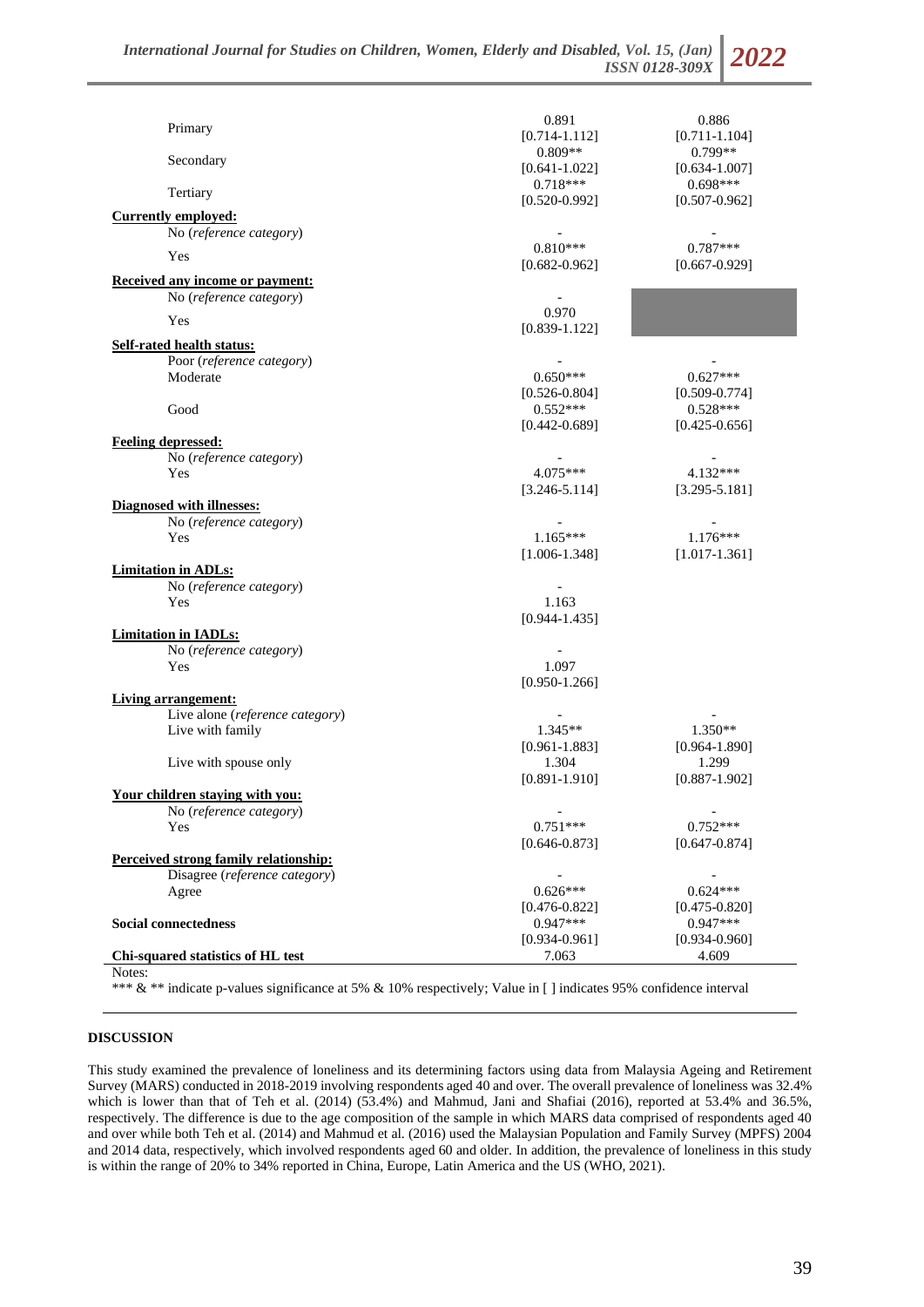The logistic regression indicates several significant factors affecting the likelihood of loneliness. Females were more likely to experience loneliness than males. The finding is consistent with that of Aartsen & Jylha (2011), Luo and Waite (2014), Mahmud et al. (2016), and Rahman et al. (2019) but not that of Teh et al. (2014) and Huang et al. (2021). It has been argued that women are more likely to enter widowhood due to their longer longevity and remain unmarried compared to men (Carr & Bodnar-Deren, 2009; Teh et al., 2014) and that the lack of companionship may contribute to the feeling of loneliness among women. MARS data showed that 45% of female respondents aged 60 and older were either widowed, divorced or separated compared to only 12% of the male respondents. The gender difference could also be attributed to the higher participation of men in the labour market which provides opportunities to get involved in social events (Rahman et al., 2019) while women traditionally are expected to stay home to take care of the family which limit their social participation (Perrone, 2009), hence the higher likelihood of women than men to experience loneliness. MARS data showed only 23% of female respondents were currently working compared to 59% of the male. Additionally, this may explain the significance of being employed or working in reducing the likelihood of loneliness because of the opportunities in social and professional networking which confirms the study by Luo and Waite (2014) and Huang et al. (2021). Experience of loneliness was also affected by ethnicity, education, place of residence and marital status consistent with previous research (Huang et.al., 2021; Mahmud et al., 2016; Teh et al., 2014; Drennan et al., 2008; Stack, 1998). In this study, Indian and indigenous Sabah and Sarawak were more likely to experience loneliness than Chinese which could be due to the different norms embedded in their cultural traditions. The likelihood of experiencing loneliness significantly decline with increasing level of education which is directly related to having better jobs, financial security and continued engagement with colleagues and friends even during old age. This study highlighted the importance of marriage which shows that respondents with spouse were significantly less likely to experience loneliness than those without spouse. Being married means having a life partner which provides companionship and emotional attachment that can contribute to a better quality of life (Lai and Tey, 2021). The higher likelihood of rural respondents to experience loneliness may be explained by the low density of population and lack of transportation especially in the very remote areas that limit social interactions among rural community dwellers (Drennan et al., 2008). Another plausible explanation is co-residence with children among respondents living in urban areas. It may be reasonable to argue that younger people tend to move to urban areas for better job opportunities and invite their parents to live with them in the city. The significance of living together with children in reducing the likelihood of feeling lonely is very much related to having a strong relationship and support. Evidence from MARS showed that 63% of the respondents live with their children and more than 90% reported they have a strong family relationship.

Significant health-related factors of experiencing loneliness include poor self-rated health, feeling of depression and having diagnosed illnesses which echoed earlier studies (Luo and Waite, 2014); Mahmud et al., 2016); and Rahman et al., 2019; Teh et al. , 2014; Huang et al., 2021). To a large extent these factors can hinder affected individuals more so older adults from communicating and interacting with others hence the lack of social interaction and the lack of social connectedness (Van Tilburg & Broese van Groenou, 2002). Higher social connectedness reduces the likelihood of feeling lonely which confirms the study by Niedzwiedz et al. (2016). Determinants of social connectedness include social network strength or frequency of participation in social activities and that social connectedness is one of the important aspects of quality of life and wellbeing of older adults (Litwin, 2010; Pinquart & Sorensen, 2001; Milligan et al., 2015).

### **CONCLUSION**

The motivation to study loneliness is because of the increasing prevalence of loneliness especially among older adults and its impact on general health and wellbeing, and mortality. This study used a single item on the frequency of experiencing loneliness to examine the prevalence and its determining factors while loneliness may be measured using De-Jong Gierveld Loneliness Scale (DJGLS) which can be explored in future research. Significant factors of experiencing loneliness consist of demographic and socioeconomic, health related, family and social connectedness which provide rich insights for policy interventions. In view of the COVID-19 situation, it would be useful to study the impact of prolonged lockdown and travel restrictions on the feeling of loneliness among young people, mid-aged and older adults. The findings suggest the need for policies and strategies that would promote participation in the labour market, healthy living, strengthen family relationships and social participation to enhance social connectedness. These factors are important considerations as the country is heading towards an aged population status.

## **REFERENCES**

- Aartsen, M. J., & Jylhä, M. (2011). Onset of loneliness in older adults: Results of a 28 year prospective study. *European Journal of Ageing*, *8* (1), 31 – 38.
- Abolfathi Momtaz, Y., Hamid, T. A., & Ibrahim, R. (2013). Theories and measures of elder abuse. *Psychogeriatrics*, 13(3), 182- 188.
- Aung, K., Nurumal, M. S., & Bukhari, W. N. S. W. (2017). Loneliness among elderly in nursing homes. *International Journal for Studies on Children, Women, Elderly And Disabled*, *2*, 72-8.
- Bosma, H., Jansen, M., Schefman, S., Hajema, K., & Feron, F. (2015). Lonely at the bottom: A cross-sectional study on being ill, poor, and lonely. *Public Health, 129*(2), 185-187.
- Bowling, A. (1994). Social networks and social support among older people and implications for emotional well-being and psychiatric morbidity. *International Review of Psychiatry, 6*(1), 41-58.
- Cacioppo, J. T., Fowler, J. H., & Christakis, N. A. (2009). Alone in the crowd: The structure and spread of loneliness in a large social network. *Journal of Personality and Social Psychology, 97*(6), 977–991.
- Carr, D., & Bodnar-Deren, S. (2009). Gender, aging and widowhood. In *International handbook of population aging* (pp. 705- 728). Springer, Dordrecht
- Dahlberg, L., Andersson, L., McKee, K. J., & Lennartsson, C. (2014). Predictors of loneliness among older women and men in Sweden: A National longitudinal study. *Aging & Mental Health, 19*(5), 409-417.